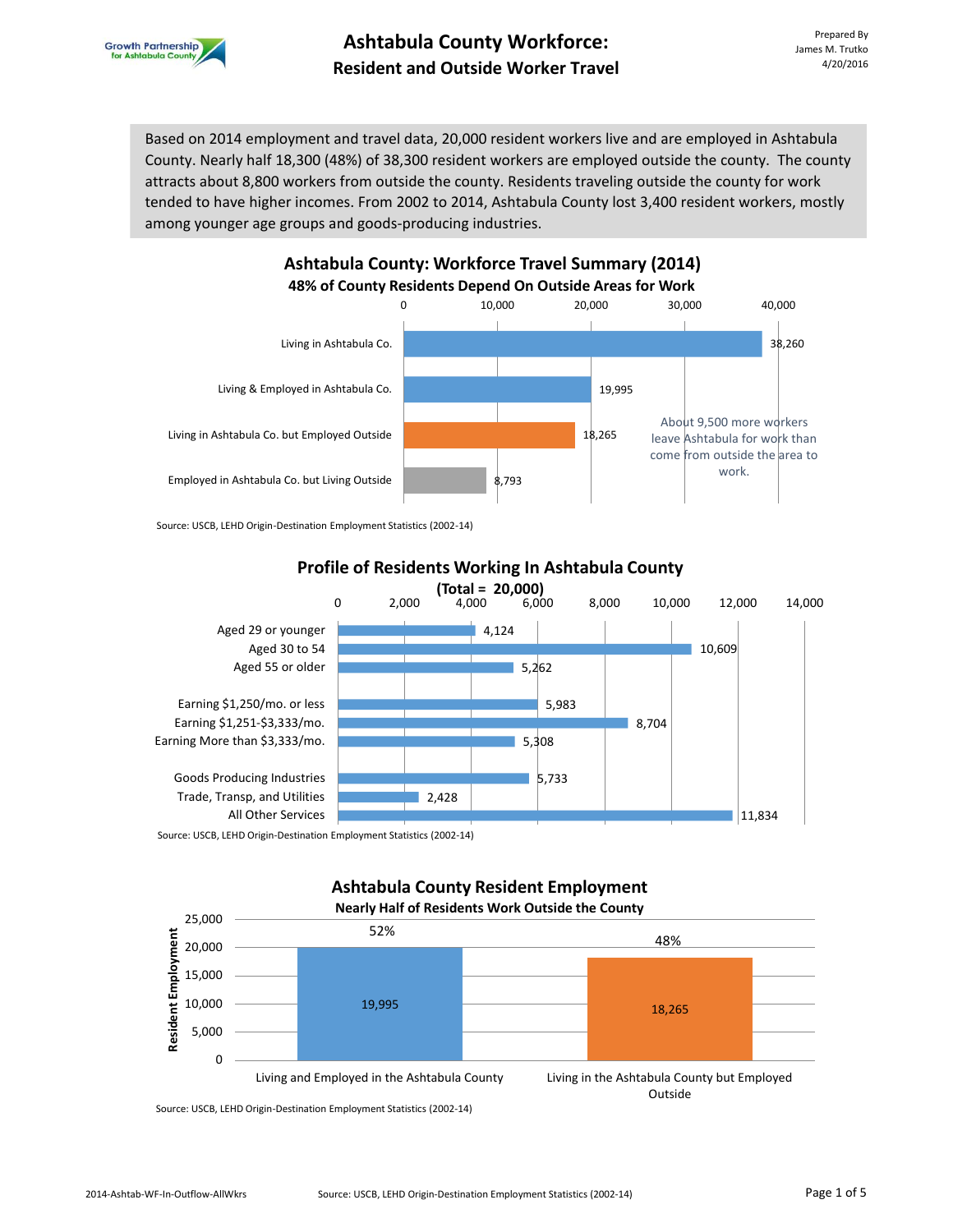

More than half of residents traveling outside for work are aged 30 to 54 and are in the service industry. About one-third of the county's workforce comes from outside Ashtabula County.



Source: USCB, LEHD Origin-Destination Employment Statistics (2002-14)

#### **Workforce Employed in Ashtabula County Nearly One-third of County Workers Come From Outside the County**



Source: USCB, LEHD Origin-Destination Employment Statistics (2002-14)



**Profile of Workers Traveling to County for Work** 

Source: USCB, LEHD Origin-Destination Employment Statistics (2002-14)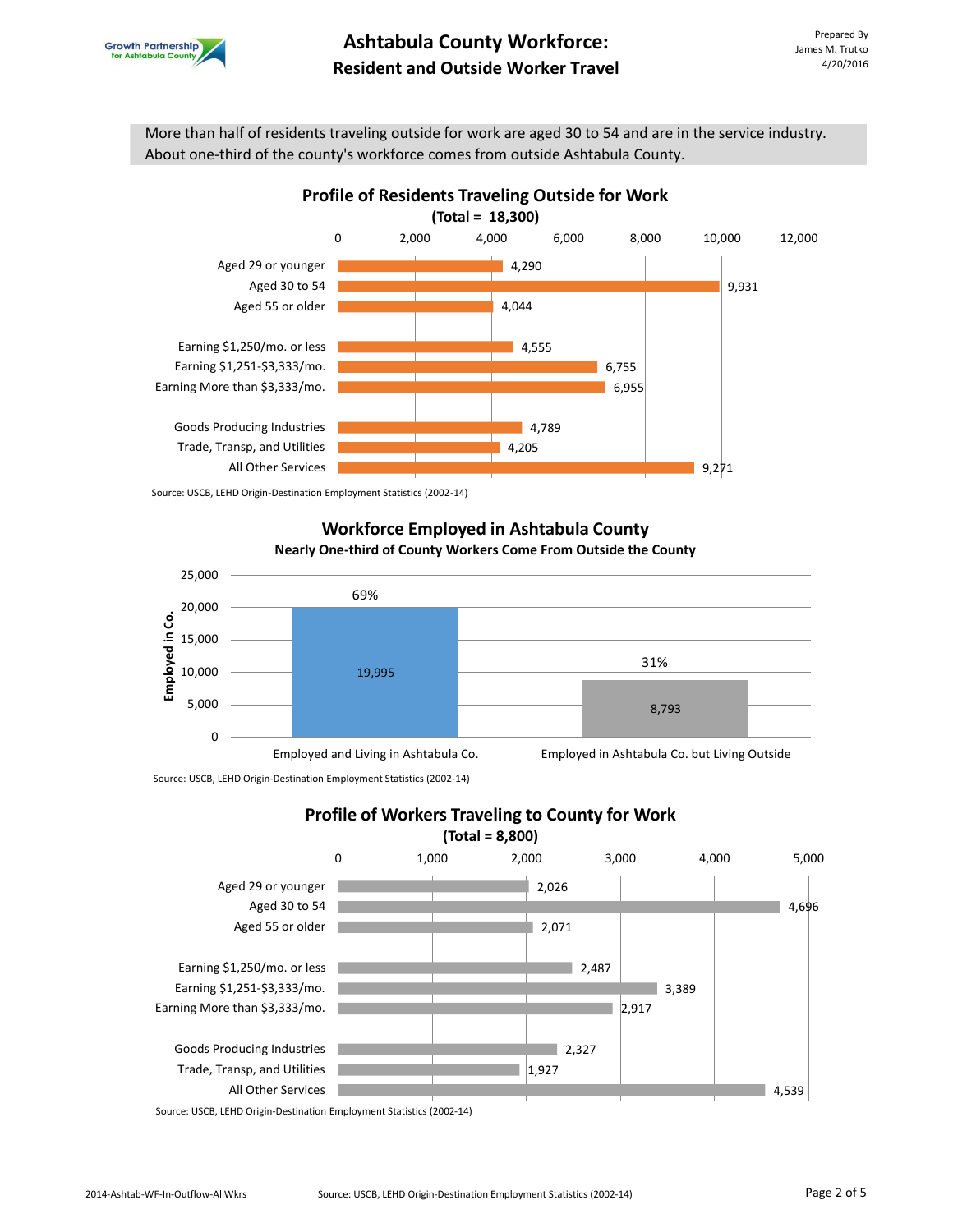

More than half of residents traveling outside for work tended to earn above average incomes.

## **Monthly Earnings of Residents Working Inside & Outside County: Residents Earning Higher Income Were More Likely to Work Outside County**



### **Monthly Earnings of Residents Working Inside & Outside County: Residents Earning Middle & Lower Incomes Were More Likely to Work In County**



Source: USCB, LEHD Origin-Destination Employment Statistics (2002-14)

## **2002-14 Change: Earnings Working Inside & Outside Ashtabula Co. County Lost 8% of All Workers, But Gained Higher Income Workers**

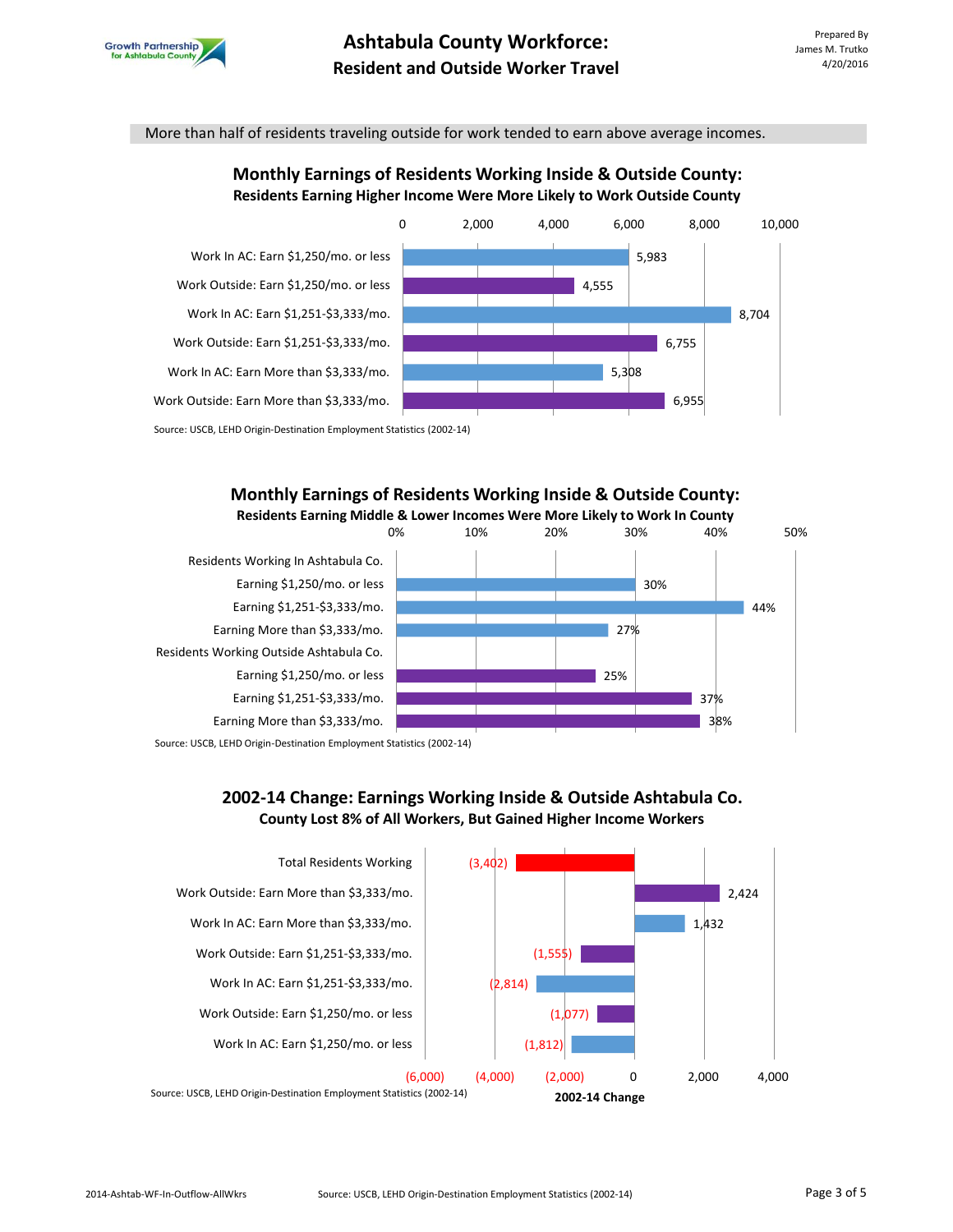

## **Ashtabula County Workforce: Resident and Outside Worker Travel**

Ashtabula County lost 3,400 residents working, mostly among younger age groups. There was a decrease of about 3,300 resident workers in goods-producing industries. The county gained workers aged 55 and older and service workers.

## **2002-14 Change: Age Working Inside & Outside Ashtabula Co. County Lost 3,500 Residents Working, But Gained 2,300 Aged 55 & older**



Source: USCB, LEHD Origin-Destination Employment Statistics (2002-14)

### **2002-14 Change: Industry Working Inside & Outside Ashtabula Co. County Lost 3,000 Residents In Goods-Producing Industries, While More Residents Traveled Outside For Service Work.**



Source: USCB, LEHD Origin-Destination Employment Statistics (2002-14)